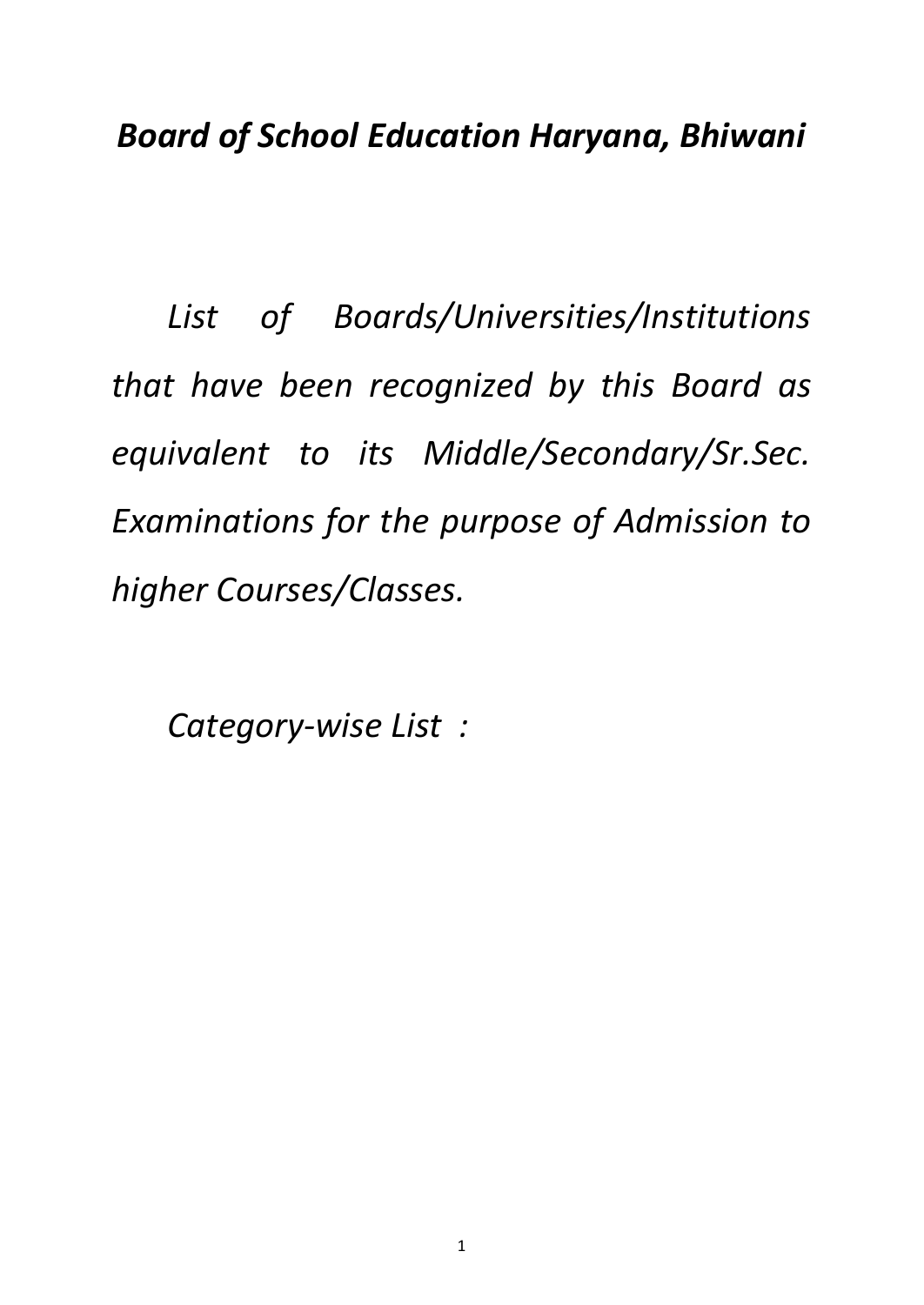#### **BOARD OF SCHOOL EDUCATION HARYANA, BHIWANI EQUIVALENCY LIST APPROVED BY THE BOARD Category No 1 : Board/Institutions Member of COBSE A EQUIVALENCY LIST OF MIDDLE LEVEL EXAMINATION**

| 1. | Andhra                                             | Andhra Pradesh, State Open School            | 8 <sup>th</sup> Class     |
|----|----------------------------------------------------|----------------------------------------------|---------------------------|
|    | <b>Pradesh</b>                                     |                                              | Examination.              |
| 2. | <b>Himachal</b>                                    | Himachal Pradesh, Board of School            | 8 <sup>th</sup> Class     |
|    | <b>Pradesh</b>                                     | Education, Dharamshala                       | Examination.              |
|    |                                                    |                                              |                           |
| 3. | <b>National</b>                                    | National Institute of Open                   | "C" Level Course"         |
|    |                                                    | Schooling, New Delhi./Noida                  | (8 <sup>th</sup> Class)   |
|    |                                                    |                                              | Examination)              |
| 4. | <b>Nepal</b>                                       | His Majesty Govt. of Nepal,                  | $\overline{8^{th}}$ Class |
|    |                                                    | Ministry of Education & Sports,<br>Kathmandu | Examination               |
| 5. | Punjab                                             | Punjab School Education Board,               | 8 <sup>th</sup> Class     |
|    |                                                    | Mohali                                       | Examination               |
| 6. | Rajasthan                                          | Uchch Prathmik Sanskrit Shiksha              | 8 <sup>th</sup> Class     |
|    |                                                    | Board Rajasthan (Conducted in six            | Examination               |
|    |                                                    | Divisions/Sambhag)                           |                           |
| 7. | West Bengal Board of Primary<br><b>West Bengal</b> |                                              | 8 <sup>th</sup> Class     |
|    |                                                    | Education, Kolkata                           | Examination               |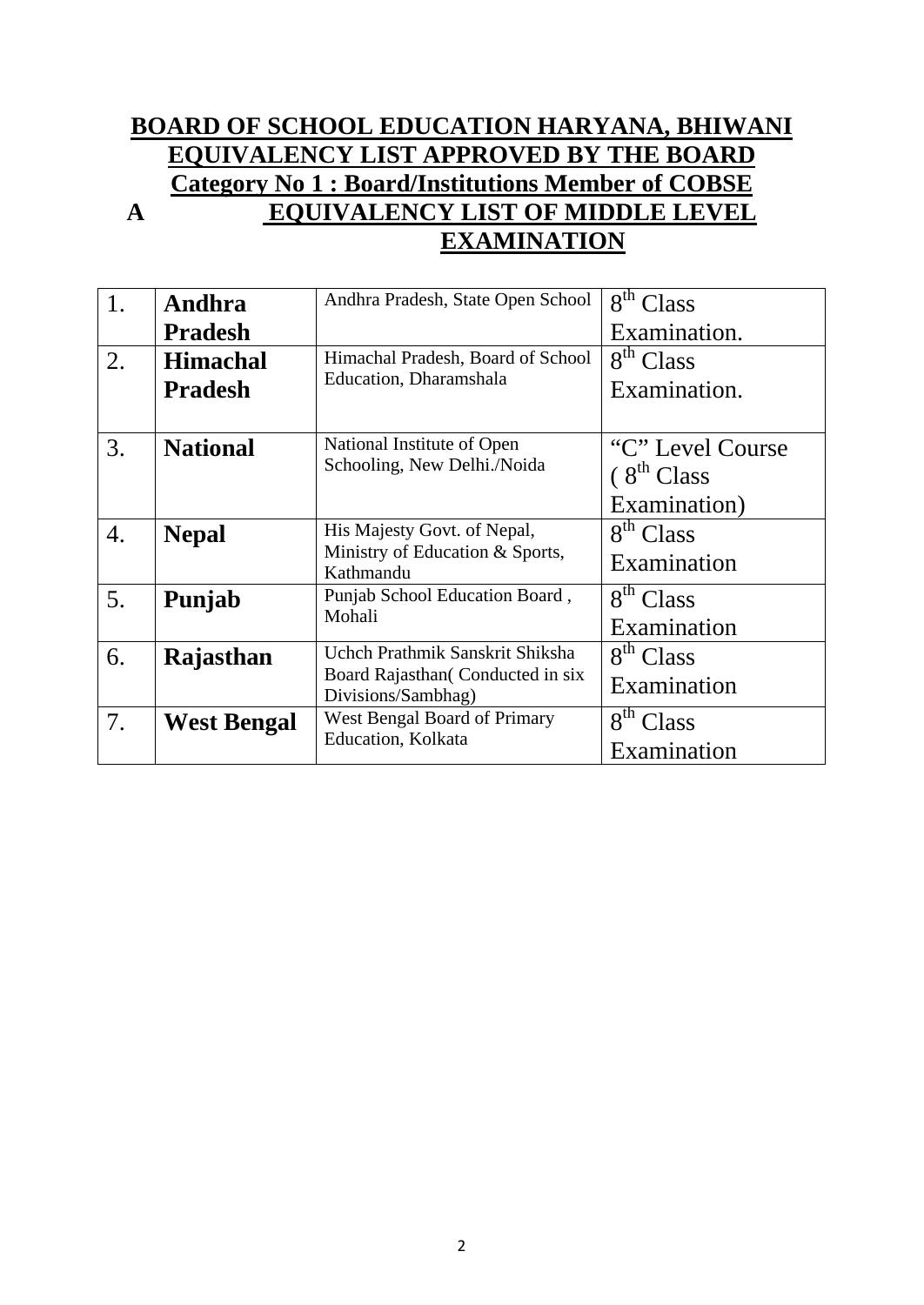# **B** Secondary Level Examination

| Sr.No          | Name of the State               | Name of the Board                                               | <b>Secondary Examination.</b>                 |
|----------------|---------------------------------|-----------------------------------------------------------------|-----------------------------------------------|
| $\mathbf{1}$   | Andhra                          | Board of Secondary Education,                                   | S.S.C. Examination                            |
|                | <b>Pradesh</b>                  | Andhra Pradesh, Hyderabad                                       |                                               |
| $\overline{2}$ | <b>Assam</b>                    | Board of Secondary Education, High School                       | Leaving                                       |
|                |                                 | Assam, Guwahati                                                 | Certificate Examination                       |
| 3              | <b>Bihar</b>                    | Bihar School Examination Board, Secondary School Examination    |                                               |
|                |                                 | Patna /Bihar Intermediate Education                             |                                               |
|                |                                 | Council, Patna                                                  |                                               |
| $\overline{4}$ | <b>Chhattisgarh</b>             | Chhattisgarh Board of Secondary High                            | School<br>Certificate                         |
|                |                                 | Education, Raipur                                               | Examination                                   |
| 5              | <b>National</b>                 | of<br>Secondary $ i\rangle$<br>Central<br>Board                 | All<br>India Secondary<br>school Examination. |
|                |                                 | <b>Education, New Delhi</b>                                     | $\mathbf{ii}$                                 |
|                |                                 |                                                                 | Delhi Secondary School<br>Examination.        |
| 6              |                                 | for the Indian<br>School<br>Council                             | Indian Certificate of                         |
|                | <b>National</b>                 | Certificate<br>Examination,<br>Delhi                            | Education<br>Secondary                        |
|                |                                 |                                                                 | Examination.                                  |
|                |                                 |                                                                 |                                               |
| $\tau$         | Goa                             | and<br>Goa Board of Secondary                                   | Standard 10 <sup>th</sup> Examination         |
|                |                                 | Higher Education, Alto Betim, Goa                               |                                               |
| 8              | Gujarat                         | Gujarat Secondary and Higher Secondary School                   |                                               |
|                | Education<br>Board<br>Secondary |                                                                 | Certificate Examination.                      |
|                |                                 | Gandhi Nagar,                                                   |                                               |
| 9              | <b>Himachal</b>                 | Himachal Pradesh Board of School Matriculation Examination      |                                               |
|                | <b>Pradesh</b>                  | Education, Dharamshala                                          |                                               |
| 10             | <b>J &amp; K State</b>          | J & K State Board of School Secondary School Examination.       |                                               |
|                |                                 | Education, Jammu/Srinagar                                       |                                               |
| 11             |                                 | Jharkhand<br>Academic                                           | Council Secondary Examination                 |
|                | <b>Jharkhand</b>                | Ranchi                                                          |                                               |
|                |                                 |                                                                 |                                               |
| 12             | Karnataka                       | Karnataka Secondary Education S.S.L.C. Examination              |                                               |
|                |                                 | Examination Board, Bangaluru.                                   |                                               |
| 13             | Kerala                          | Kerala<br><b>Board</b><br>of<br>Examination, Thiruvananthapuram | Public S.S.L.C. Examination.                  |
|                |                                 |                                                                 |                                               |
| 14             | <b>Madhya</b>                   | Board of Secondary Education                                    | Certificate<br>School<br>High                 |
|                | <b>Pradesh</b>                  | Madhya Pradesh, Bhopal                                          | Examination/High<br>School                    |
|                |                                 |                                                                 | Certificate<br>School)<br>(Open               |
|                |                                 |                                                                 | Examination                                   |
| 15             | <b>Maharashtra</b>              | Maharashtra<br>Board<br><b>State</b><br>of                      | School<br>Secondary                           |
|                |                                 | Secondary and Higher Secondary<br><b>Education</b> , Pune       | <b>Certificate Examination</b>                |
| 16             |                                 | Education, High<br>Board<br>of Secondary                        | School<br>Leaving                             |
|                | <b>Manipur</b>                  | Manipur, Imphal                                                 | Certificate Examination.                      |
|                |                                 |                                                                 |                                               |
|                |                                 |                                                                 |                                               |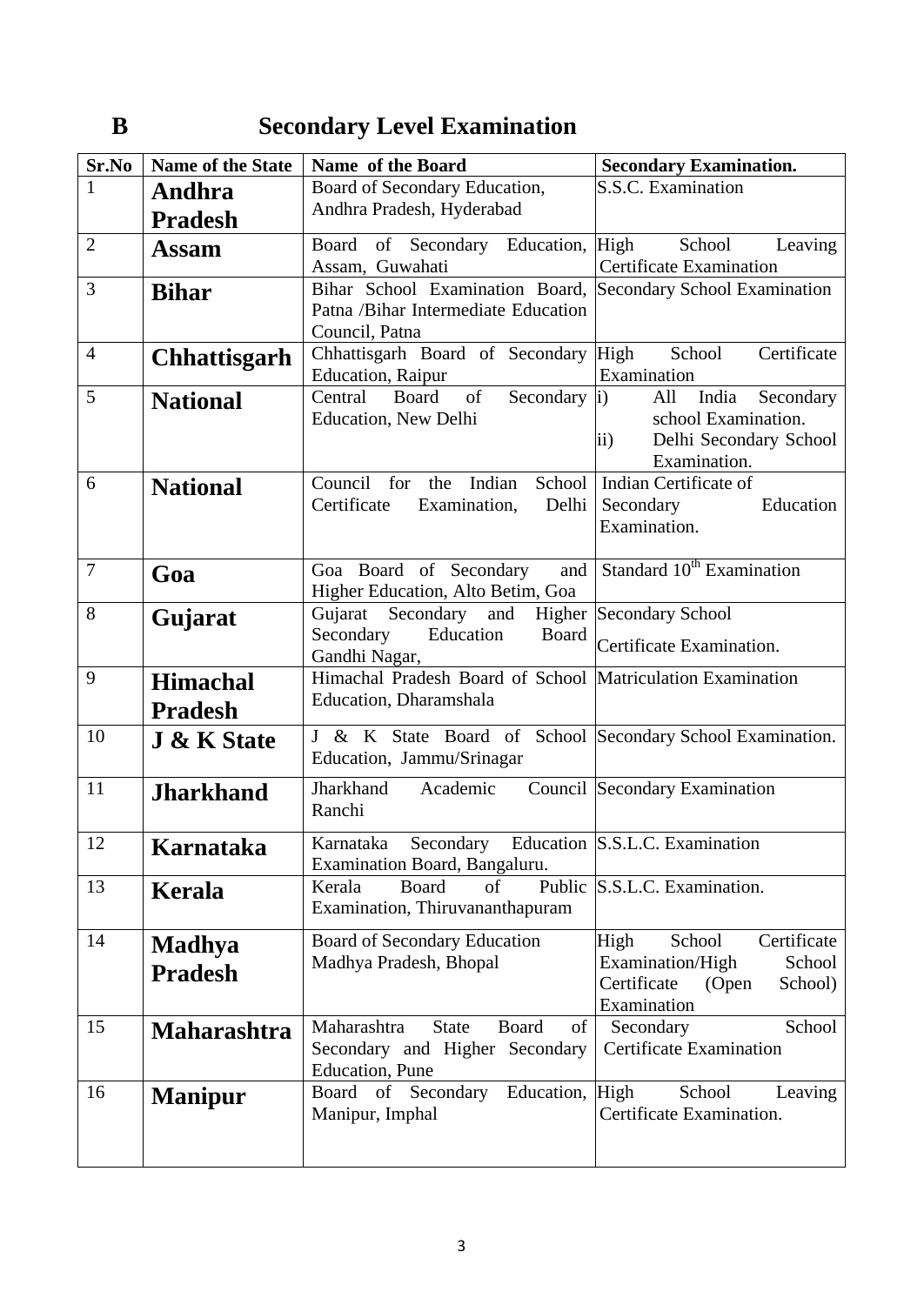| 17 | <b>Meghalaya</b>   | of<br>Meghalaya Board<br>Education, Tura                                                                                                                     | Examination<br>School H.S.L.C.<br>(Academic Scheme)                        |
|----|--------------------|--------------------------------------------------------------------------------------------------------------------------------------------------------------|----------------------------------------------------------------------------|
| 18 | <b>Mizoram</b>     | of<br>Mizoram<br>Board<br>Education, Aizawal                                                                                                                 | School Secondary Level Examination.                                        |
| 19 | <b>Nagaland</b>    | Nagaland Board<br>of<br>Education, Kohpima                                                                                                                   | School High<br>School<br>Leaving<br><b>Certificate Examination</b>         |
| 20 | Odisha             | Board of Secondary Education High<br>Odisha, Cuttack                                                                                                         | Certificate<br>School<br>Examination                                       |
| 21 | Punjab             | Punjab School Education Board, Matriculation Examination.<br>Mohali                                                                                          |                                                                            |
| 22 | Rajasthan          | Banasathali Vidyapeeth, Banasathali Secondary School Certificate<br>(Rajasthan)                                                                              | Examination.                                                               |
| 23 | Rajasthan          | Board of Secondary Education, i)<br>Rajasthan, Ajmer                                                                                                         | School<br>Secondary<br>Examination<br>Praveshika Pariksha<br>$\mathbf{ii}$ |
| 24 | <b>Tamilnadu</b>   | Tamilnadu State Board of School Secondary Examination<br>Examination, Chennai                                                                                |                                                                            |
| 25 | <b>Tripura</b>     | Secondary<br>Tripura<br>Board<br>of<br>Education, Agarthala                                                                                                  | Madhyamik Examination.                                                     |
| 26 | U.P                | U.P. Board of High School & High School Examination.<br>Intermediate Education, Allahabad                                                                    |                                                                            |
| 27 | <b>Uttarakhand</b> | Uttaranchal Shiksha Evam Pariksha<br>Parishad, Ram nagar/ Uttarakhand<br>Vidhalaya Shiksha Parishad, Ram<br>nagar (Board of School Education<br>Uttarakhand) | <b>High School Examination</b>                                             |
| 28 | <b>West Bengal</b> | West Bengal Board of Madarsa Secondary Examination<br>Education , Kolkata.                                                                                   |                                                                            |
| 29 | <b>West Bengal</b> | West Bengal Board of Secondary Secondary Examination<br>Education, Kolkata                                                                                   |                                                                            |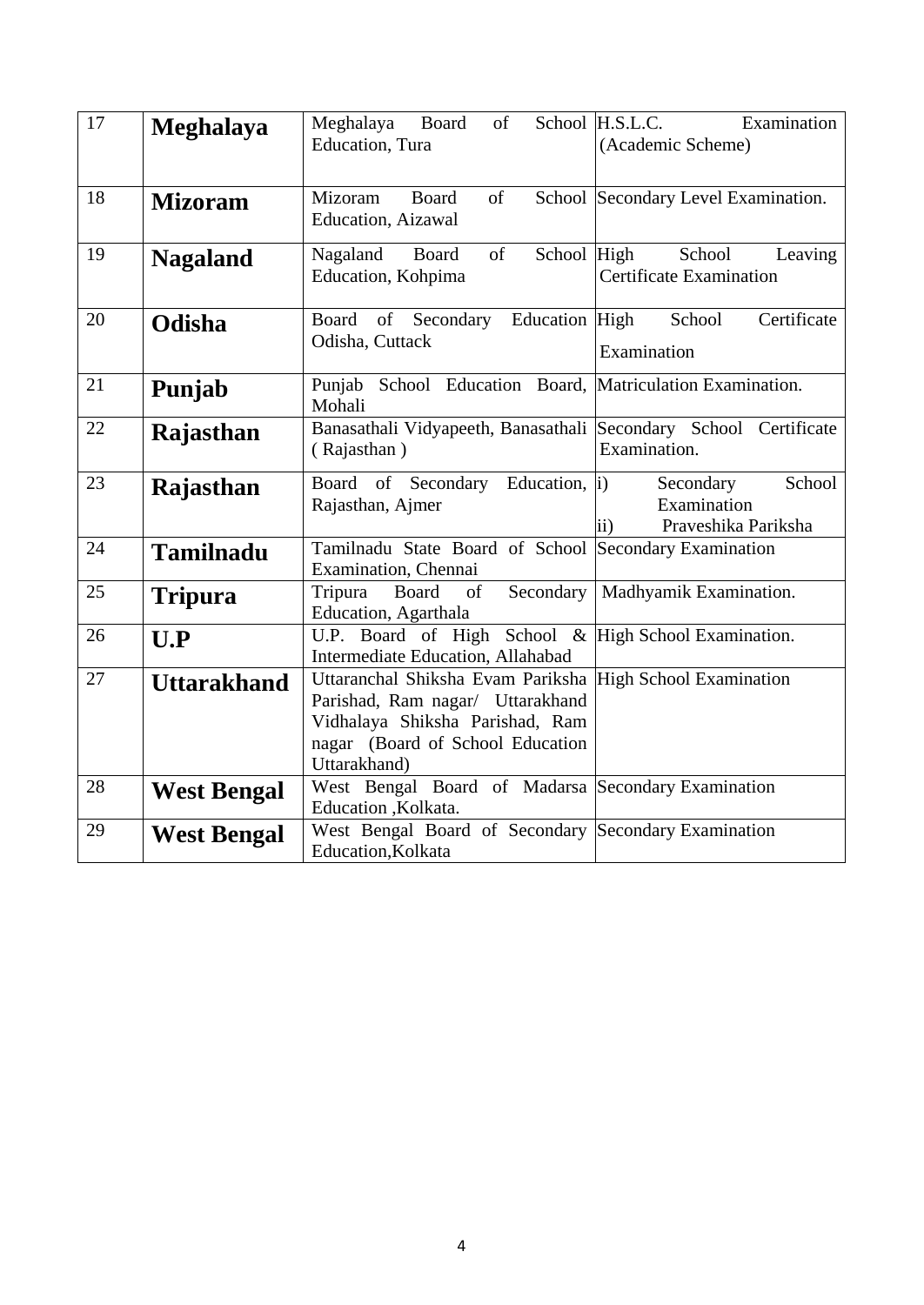# **C Senior Secondary Level**

| $\overline{1}$ | Andhra                     | Board                                                                                                  | of Intermediate Intermediate Public Examination<br>Education Hyderabad, Andhra in Science, Commerce & Arts                                              |
|----------------|----------------------------|--------------------------------------------------------------------------------------------------------|---------------------------------------------------------------------------------------------------------------------------------------------------------|
|                | <b>Pradesh</b>             | Pradesh                                                                                                | Group                                                                                                                                                   |
| $\overline{2}$ | <b>Assam</b>               | Higher Secondary Education,<br>Council, Ambari Guwahati                                                | Higher Secondary Examination<br>$(10+2$ Level) in Arts, Science &<br>Commerce Group)                                                                    |
| 3              | <b>Bihar</b>               | Council, Patna/Bihar School Science & Commerce Group.<br>Examination Board, Patna                      | Bihar Intermediate Education Intermediate Examination in Arts,                                                                                          |
| $\overline{4}$ | <b>Chhattisgarh</b>        | Chhattisgarh<br>Board<br>Secondary Education, Raipur                                                   | of Higher Secondary<br>Certificate<br>Examination                                                                                                       |
| 5              | Goa                        | Alto Betim, Goa                                                                                        | Goa Board of Secondary and Higher Secondary School Leaving<br>Higher Secondary Education, Certificate Examination in Arts,<br>Science & Commerce Group. |
| 6              | Gujarat                    | Gujarat Secondary and Higher Higher<br>Gandhi Nagar, Gujarat                                           | Secondary Certificate<br>Secondary Education Board, Examination in Arts, Science &<br>Commerce                                                          |
| 7              | Himachal<br><b>Pradesh</b> | Himachal Pradesh Board of Senior                                                                       | Certificate<br>Secondary<br>School Education, Dharamshala Examination in Arts, Science &<br>Commerce Group.                                             |
| 8.             | J & K                      | J & K State Board of School<br>Education, Jammu & Kashmir                                              | Higher Secondary<br>$(Part-II)$<br>Examination                                                                                                          |
| 9.             | <b>Jharkhand</b>           | Jharkhand Academic Council, Intermediate Examination<br>Ranchi                                         |                                                                                                                                                         |
| 10.            | Karnataka                  | Karnataka Secondary Education Senior<br><b>Examination Board, Bangaluru</b>                            | Certificate<br>Secondary<br>Examination                                                                                                                 |
| 11             | <b>Kerala</b>              | Board of Higher Secondary Higher Secondary Examination<br>Examination,<br>Thiruvananthapuram-I, Kerala |                                                                                                                                                         |
| 12             | Madhya<br><b>Pradesh</b>   | Madhya Pradesh                                                                                         | Board of Secondary Education, Intermediate Examination in Arts.<br>Science & Commerce Group.                                                            |
| 13             | <b>Maharashtra</b>         | State Board of Higher<br>Maharashtra<br>Higher<br>Secondary<br>and<br>Secondary Education, Pune        | Certificate<br>Secondary<br>Examination (Arts,<br>Science $\&$<br>Commerce Group.)                                                                      |
| 14             | <b>Manipur</b>             | Council of Higher Secondary<br>Education, Imphal, Manipur                                              | Higher<br>Secondary<br>School<br>Examination in Arts, Science &<br>Commerce Group.                                                                      |
| 15             | Meghalaya                  | Meghalaya Board of School<br>Education, Tura                                                           | Higher Secondary School Leaving<br><b>Certificate Examination</b>                                                                                       |
| 16             | <b>Mizoram</b>             | School<br>Mizoram<br>Board<br>of<br><b>Education Aizawal</b>                                           | Senior<br>Secondary<br>Level<br>Examination                                                                                                             |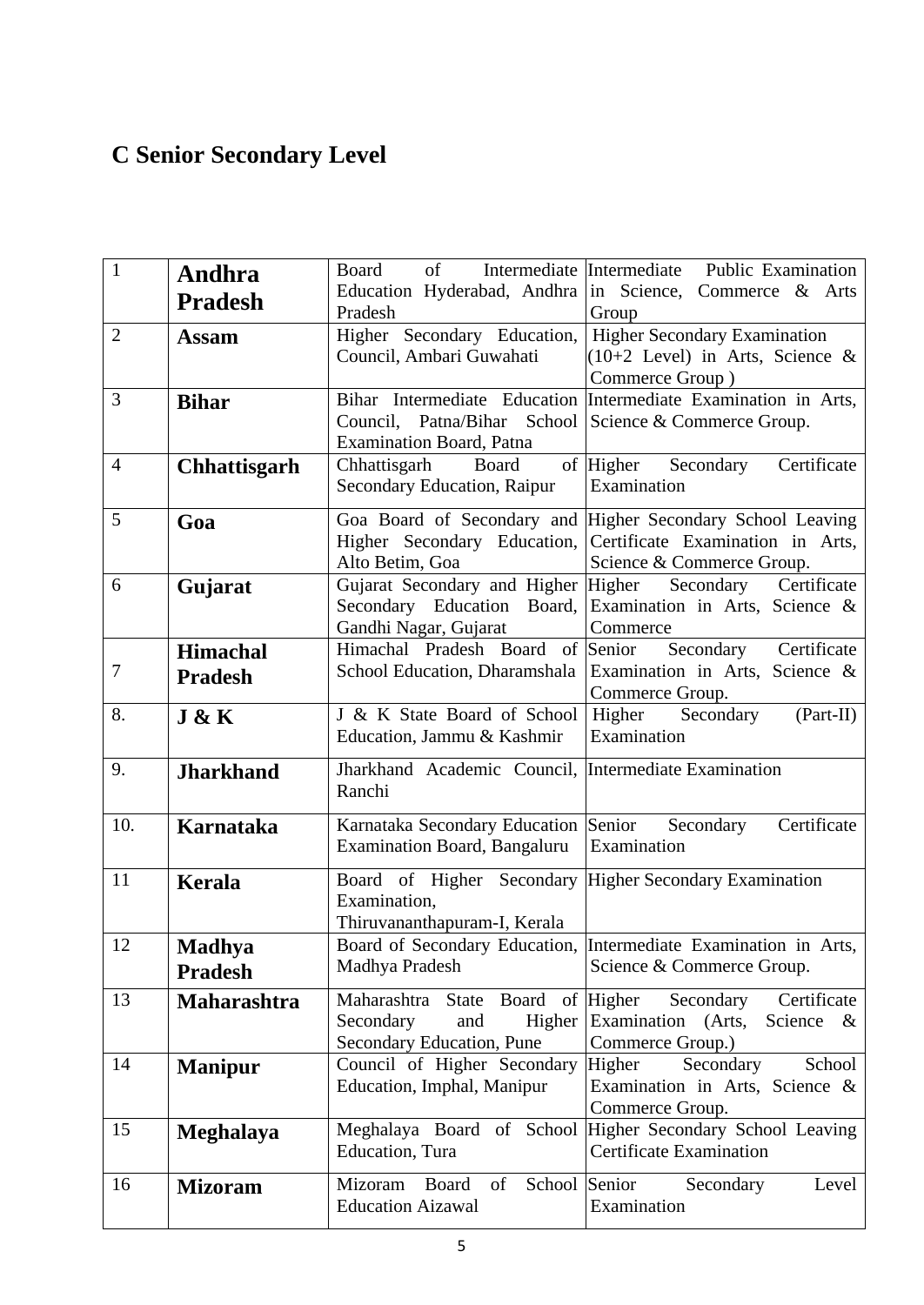| 17 | <b>Nagaland</b>      | Nagaland Board of School Senior Secondary Examination<br>Education, Kohima                                                                              |                                                                                                                                                                                                                                                      |
|----|----------------------|---------------------------------------------------------------------------------------------------------------------------------------------------------|------------------------------------------------------------------------------------------------------------------------------------------------------------------------------------------------------------------------------------------------------|
| 18 | <b>National</b>      | Central Board of Secondary<br>Education, New Delhi                                                                                                      | All India Senior School<br>$\mathbf{i}$<br><b>Certificate Examination</b><br>$\mathbf{ii}$<br>Delhi<br>Senior<br>School<br>Certificate Examination.<br>iii)<br>Class XII Arts, Science,<br>Commerce<br>Vocational<br>with<br>five<br>iv)<br>subjects |
| 19 | <b>National</b>      | Council for the Indian School<br>Certificate Examination, New<br>Delhi.                                                                                 | Indian<br>School<br>Certificate<br>Examination<br>Science,<br>in<br>Commerce<br>$\&$<br>Arts<br>Group<br>Examination.                                                                                                                                |
| 20 | Odisha               | Council of Higher Secondary<br>Education, Bhubaneswar<br>(Odisha)                                                                                       | Higher Secondary Examination in<br>Arts, Science & Commerce Group.                                                                                                                                                                                   |
| 21 | Punjab               | Education Senior<br>Punjab<br>School<br>Board, Mohali                                                                                                   | Secondary<br>Certificate<br>Examination in Arts, Science &<br>Commerce Group. Vocational with<br>five subject including English.                                                                                                                     |
| 22 | Rajasthan            | Board of Secondary Education,<br>Rajasthan, Ajmer                                                                                                       | Senior<br>Secondary (Academic)<br>Examination                                                                                                                                                                                                        |
| 23 | Rajasthan            | Banasathali<br>Vidyapeeth,<br>Banasathali (Rajasthan)                                                                                                   | Senior<br>Secondary<br>School<br><b>Certificate Examination</b>                                                                                                                                                                                      |
| 24 | <b>Tamilnadu</b>     | Tamilnadu<br><b>State</b><br>Board<br>of<br>School Education, Chennai                                                                                   | Higher<br>Secondary<br>Course<br><b>Certificate Examination</b>                                                                                                                                                                                      |
| 25 | Telangana            | State<br>Board<br>Telangana<br>Intermediate<br>Education<br>$\ddot{\cdot}$<br>Hyderabad                                                                 | of Intermediate Public Examination,<br>Second Year                                                                                                                                                                                                   |
| 26 | <b>Tripura</b>       | Tripura Board of Secondary<br>Education, Agarthala                                                                                                      | Senior Secondary Certificate<br>Examination, Higher Secondary<br>Examination $(+2 \text{ stage})$ in Arts,<br>Science & Commerce Group.                                                                                                              |
| 27 | <b>Uttar Pradesh</b> | Uttar Pradesh of High School $\&$ i)<br>Intermediate<br>Education,<br>Allahabad                                                                         | Intermediate Examination in<br>Arts, Science & Commerce<br>Group. Vocational with five<br>subjects including English.<br>Intermediate<br>Agriculture<br>ii)<br>provided the candidate has<br>including<br>passed<br>the<br>subject of English        |
| 28 | <b>Uttarakhand</b>   | Uttaranchal Shiksha Pariksha<br>Parishad, Ram nagar/<br>Uttarakhand Vidhalaya Shiksha<br>Parishad, Ram nagar (Board of<br>School Education Uttarakhand) | <b>Intermediate Examination</b>                                                                                                                                                                                                                      |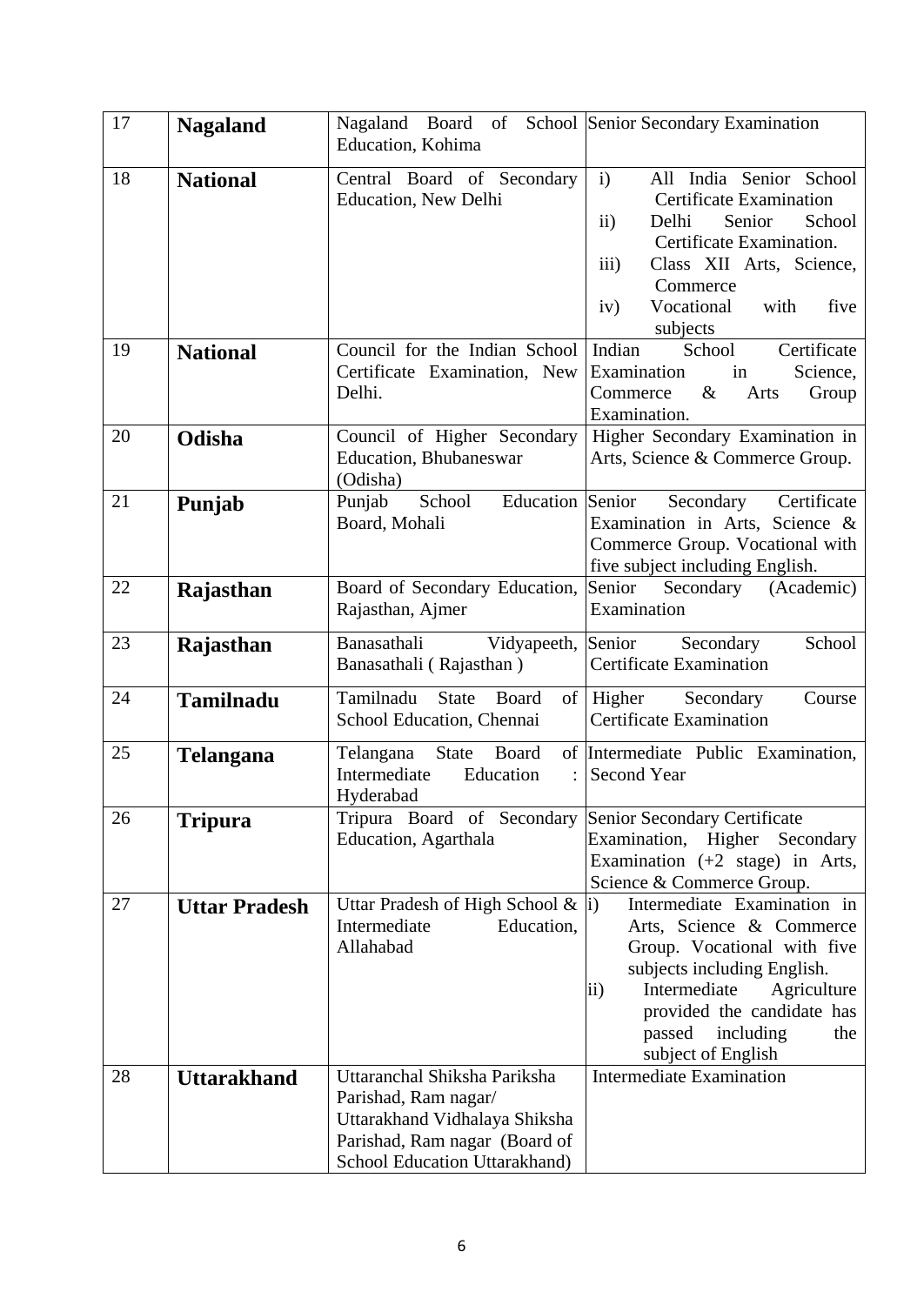| 29 | <b>West Bengal</b> | West Bengal Board of Madarsa Higher Secondary Examination<br>Education, Kolkata                                                     |
|----|--------------------|-------------------------------------------------------------------------------------------------------------------------------------|
| 30 | <b>West Bengal</b> | West Bengal Council for Higher Secondary Examination.<br>Higher Secondary Education, (Arts, Science & Commerce)<br>Kolkata<br>Group |

# **Category 2 : Foreign Boards**

| $\mathbf{1}$   | Bhutan Board of Examinations.                            |
|----------------|----------------------------------------------------------|
| 2              | Higher Secondary Board, Nepal                            |
| 3              | Mauritius Exam Syndicate.                                |
| $\overline{4}$ | University of Cambridge Assessment International         |
|                | Education                                                |
|                | {Old Name: University of Cambridge International         |
|                | Examinations (CIE) }                                     |
|                | a) International General Certificate of Secondary        |
|                | Education (IGCSE)                                        |
|                | b) (Standard X) and A Level (Standard XII)               |
| 5              | All Other Examinations or Institutions/Boards Recognized |
|                | by Association of Indian University./AIU,                |

# **Category 3 : Other Statuary Institutions which are not the member of COBSE**

# **A Secondary Level Examinations**

| 1. | <b>Bihar</b>       | Bihar Sanskrit Shiksha<br>Board, Patna      | Madhayama Examination (Qualified in<br>five subjects including at least two<br>subjects other than languages.)                         |
|----|--------------------|---------------------------------------------|----------------------------------------------------------------------------------------------------------------------------------------|
| 2. | <b>Chhatisgarh</b> | Chhatisgarh Sanskrit<br><b>Board Raipur</b> | Madhyma (High<br>School)<br>Purva<br>(Qualified in five subjects including at<br>subjects other<br>than<br>least<br>two<br>languages.) |
| 3  | <b>Haryana</b>     | <b>MDU Rohtak</b>                           | Madhyma<br>Examination<br>Purva<br>(Qualified in five subjects including at<br>two subjects other<br>than<br>least<br>languages.)      |
| 4. | <b>Haryana</b>     | Kurukshetra University,<br>Kurukshetra      | Pragya Examination 2 years (Qualified)<br>in five subjects including at least two<br>subjects other than languages.)                   |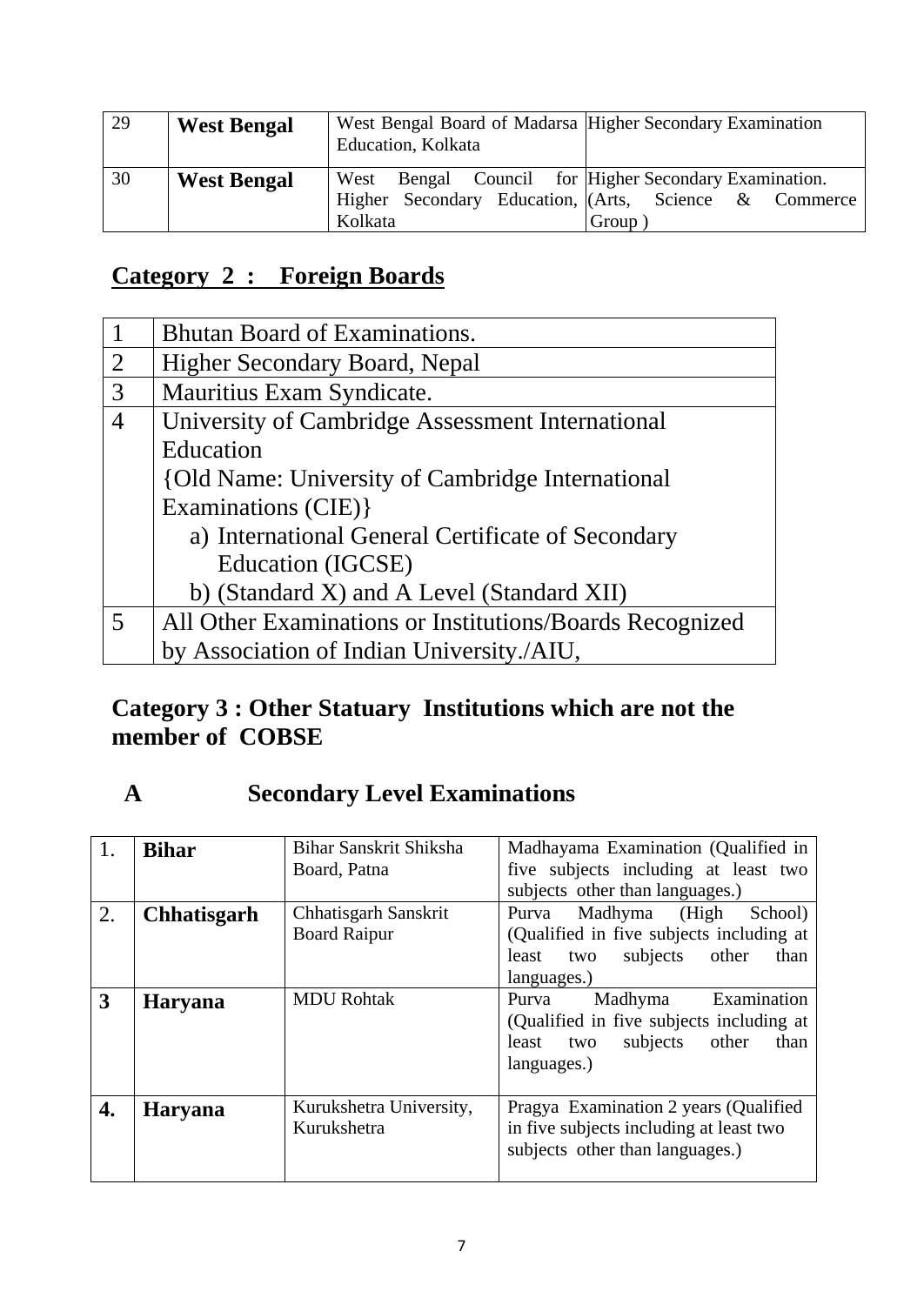| 5.  | <b>New Delhi</b>     | Jamia Millia Islamia,      | Purva Madhyma Examination (qualified      |
|-----|----------------------|----------------------------|-------------------------------------------|
|     |                      | Jamia Nagar, Delhi         | in five subject including Hindi, English  |
|     |                      |                            | and Math's.)                              |
| 6.  | <b>New Delhi</b>     | Rashtriya Sanskrit         | Purva Madhyma Examination                 |
|     |                      | Sansthan, New Delhi.       | (Qualified in five subjects including at  |
|     |                      |                            | least two subjects other than             |
|     |                      |                            | languages.)                               |
| 7.  | <b>New Delhi</b>     | of<br>Directorate<br>Army  | Secondary School Examination.             |
|     |                      | Education,<br>Head<br>Army | (Qualified in five Subjects including)    |
|     |                      | Quarter, New Delhi.        | Hindi, English & Maths)                   |
| 8.  | <b>Uttar Pradesh</b> | Sampurananand Sanskrit     | Purva Madhyma Examination                 |
|     |                      | Vishwavidyala, Varanshi.   | (Qualified in five subjects including at  |
|     |                      |                            | least two subjects other than             |
|     |                      |                            | languages.)                               |
| 9.  | <b>Uttar Pradesh</b> | Uttar Pradesh.             | Purva Madhyama-II                         |
|     |                      | Madhyamik Sanskrit         | (Qualified in five subjects including at  |
|     |                      | Shiksha, Parishad,         | subjects<br>other<br>least<br>than<br>two |
|     |                      | Lucknow.                   | languages.)                               |
| 10. | Uttarakhand          | Gurukul Kangri             | Vidyadhikari Examination (Qualified in    |
|     |                      | Vishwavidyala, Haridwar,   | five subjects including at least two      |
|     |                      |                            | subjects other than languages.)           |

# **B Senior Secondary Level Examinations**

| 1.             | <b>Chhatisgarh</b> | Chhatisgarh Sanskrit   | Uttar Madhyma (Higher Secondary Level)            |
|----------------|--------------------|------------------------|---------------------------------------------------|
|                |                    | <b>Board Raipur</b>    | (Qualified in five subjects including at least)   |
|                |                    |                        | two subjects other than languages.)               |
| 2.             | <b>Haryana</b>     | of<br>Board            | School Higher Secondary Part-II, Pre- University, |
|                |                    | Education<br>Haryana,  | Pre-Engineering, Pre-Medical (Old pattern         |
|                |                    | Bhiwani                | Examination which were conducted by this          |
|                |                    |                        | equivalent Board/University/<br>Board/any         |
|                |                    |                        | Institution before $10+2$ system)                 |
| 3.             | <b>Haryana</b>     | Maharshi Dayanand      | Uttar Madhyma Examination (Qualified in           |
|                |                    | University, Rohtak     | five subjects including at least two subjects     |
|                |                    |                        | other than languages.)                            |
| $\overline{4}$ | <b>Haryana</b>     | Maharshi<br>Dayanand   | Pre-Engineering                                   |
|                |                    | University, Rohtak     |                                                   |
| 5.             | <b>Haryana</b>     | Maharshi Dayanand      | Vishard Examination (Qualified in five            |
|                |                    | University, Rohtak     | subjects including two subjects other than        |
|                |                    |                        | Languages                                         |
| 6              | <b>Haryana</b>     | Kurukshetra            | Vishard Examination (Qualified in five            |
|                |                    | University,            | subjects including two subjects other than        |
|                |                    | Kurukshetra            | Languages                                         |
| 7.             | Karnataka          | Department<br>of       | Pre- Two years Pre-University Examination         |
|                |                    | University of Govt. of |                                                   |
|                |                    | Karnataka              |                                                   |
|                |                    |                        |                                                   |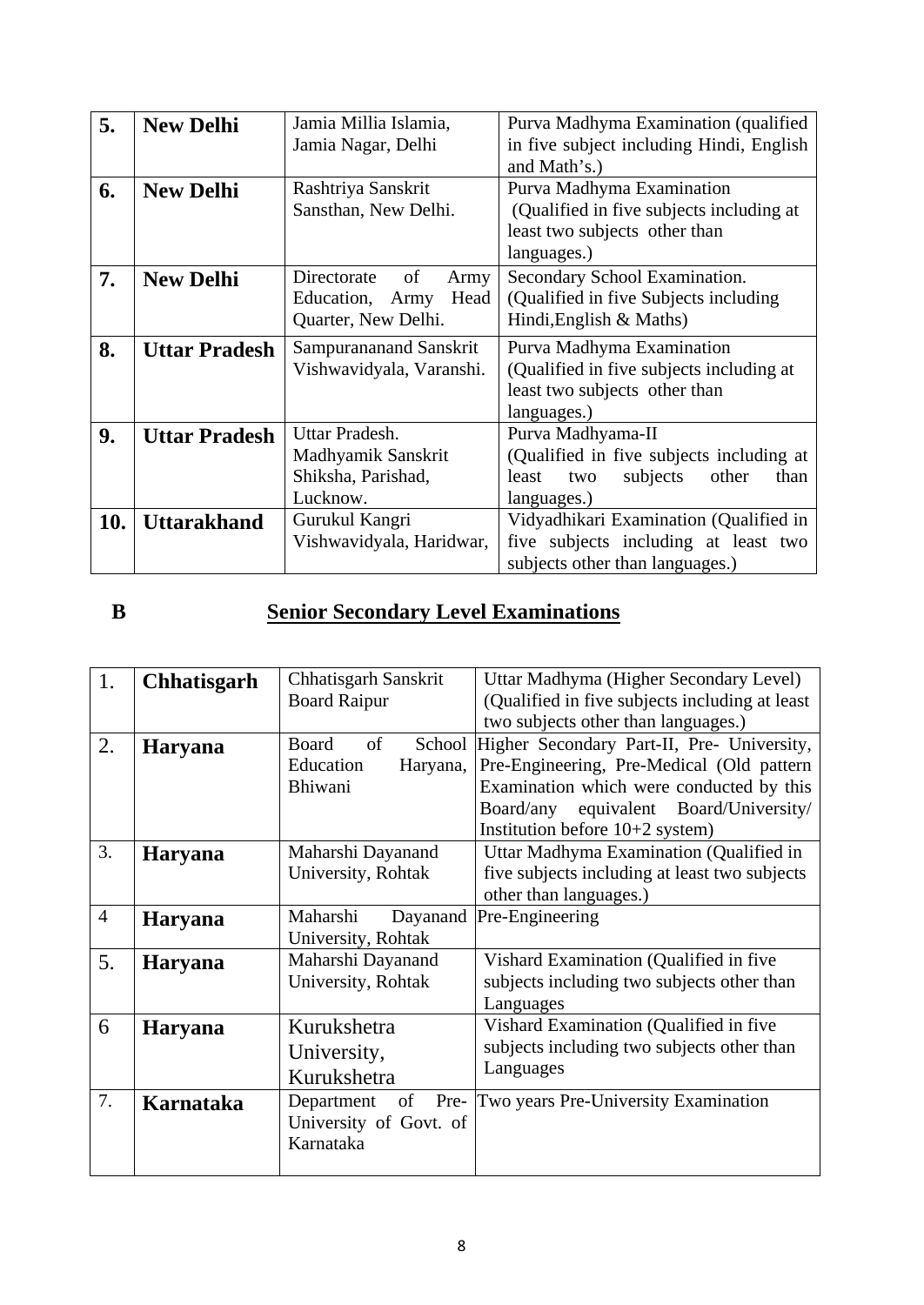| 8.  | <b>New Delhi</b>   | Jamia<br>Millia      | Senior<br>School<br>Certificate             |
|-----|--------------------|----------------------|---------------------------------------------|
|     |                    | Jamia<br>Islamia,    | Examination<br>(Qualified)<br>in<br>five    |
|     |                    | Nagar, Delhi         | subjects<br>including<br>least<br>at<br>one |
|     |                    |                      | language)                                   |
| 9.  | <b>New Delhi</b>   | Rashtriya Sanskrit   | Utter<br>Madhyama-II Examination            |
|     |                    | Sansthan, New        | (Qualified in five subjects including       |
|     |                    | Delhi.               | two subjects other than Languages           |
| 10. | <b>New Delhi</b>   | Directorate of Army  | Senior<br>School<br>Certificate             |
|     |                    | Education,<br>Army   | Examination<br>(Qualified)<br>in<br>five    |
|     |                    | Head Quarter, New    | subjects<br>including<br>at<br>least<br>one |
|     |                    | Delhi.               | language)                                   |
| 11. | <b>Uttar</b>       | Sampurananand        | <b>Utter Madhyama-II Examination</b>        |
|     | <b>Pradesh</b>     | Sanskrit             | (Qualified in five subjects including       |
|     |                    | Vishwavidyalya,      | two subjects other than Languages)          |
|     |                    | Varanasi.            |                                             |
| 12. | <b>Uttar</b>       | Pardesh.<br>Uttar    | Utter Madhyama-II Examination               |
|     | <b>Pradesh</b>     | Madhyamik            | (Qualified in five subjects including       |
|     |                    | Sanskrit<br>Shiksha, | two subjects other than Languages)          |
|     |                    | Parishad, Lucknow.   |                                             |
| 13. | <b>Uttarakhand</b> | Gurukul<br>Kangri    | VidyaVinod-II                               |
|     |                    | Vishwavidyalya,      | Examination(Qualified<br>five<br>in         |
|     |                    | Haridwar,            | subjects including two subjects other       |
|     |                    | Uttaranchal          | than Languages)                             |
|     |                    | Pradesh/             |                                             |
|     |                    | Uttarakhand          |                                             |
| 14. | <b>Uttarakhand</b> | Indian<br>Rashtriya  | Senior<br>School<br>Certificate             |
|     |                    | Military<br>College, | Examination<br>(Qualified)<br>five<br>in    |
|     |                    | Dehradun             | including<br>subjects<br>least<br>at<br>one |
|     |                    |                      | language)                                   |

#### **Category 4 : (Technical and Vocational Examinations) A Secondary Level**

|                | <b>Delhi</b>   | of<br><b>Board</b><br><b>State</b><br>Technical Education,<br>Delhi  | Junior Technical School Certificate<br>Examination.<br>(Qualified in Five)<br>subjects including Hindi, English & Maths)         |
|----------------|----------------|----------------------------------------------------------------------|----------------------------------------------------------------------------------------------------------------------------------|
| $\overline{2}$ | <b>Delhi</b>   | Ministry of Scientific<br>Research & Cultural<br>Affairs, New Delhi. | Certificate of Junior Technical<br>School<br>Examination (Qualified in Five subjects<br>including Hindi English & Maths)         |
| 3              | <b>Haryana</b> | State Board of<br><b>Technical Education,</b><br>Haryana, Chandigarh | Certificate<br>Junior<br>Technical<br>School<br>Examination.<br>(Qualified in Five subjects including Hindi)<br>English & Maths) |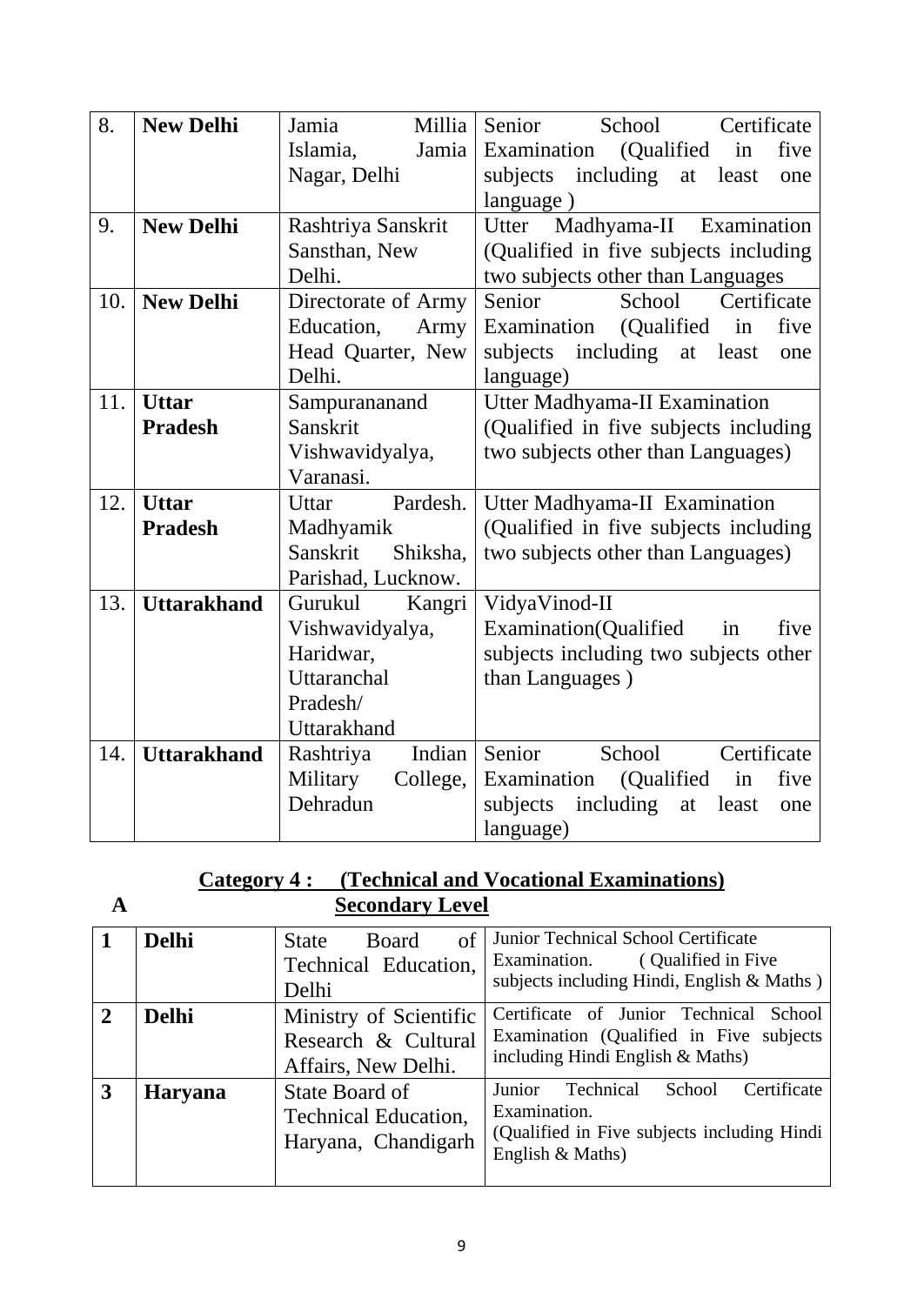| $\overline{\mathbf{4}}$ | <b>Haryana</b>                    | Skill Development<br>$\&$<br>Industrial<br>Training<br>Haryana,<br>Department,<br>Panchkula<br>(Through)<br>NCVT/SCVT) | Minimum two years diploma courses<br>after<br>Middle examination<br>qualifying<br>and<br>also<br>qualifying Hindi & English of Secondary<br>examination as additional subjects from Board<br>of School Education Haryana Bhiwani.<br><b>OR</b><br>Minimum one year diploma courses after<br>qualifying Middle examination (With one year<br>Apprenticeship Certificate issued by Skill<br>Development<br>$\&$<br>Industrial<br>Training<br>Department, Haryana, Panchkula) and also<br>qualifying Hindi & English of Secondary<br>examination as additional subjects from Board<br>of School Education Haryana Bhiwani. |
|-------------------------|-----------------------------------|------------------------------------------------------------------------------------------------------------------------|-------------------------------------------------------------------------------------------------------------------------------------------------------------------------------------------------------------------------------------------------------------------------------------------------------------------------------------------------------------------------------------------------------------------------------------------------------------------------------------------------------------------------------------------------------------------------------------------------------------------------|
| 5                       | <b>Himachal</b><br><b>Pradesh</b> | Himachal Pradesh Board<br>of Technical Education,<br>Dharamshala                                                       | Pre-Polytechnic Part-I. $(2^{nd}$ year)(Qualified<br>in Five subjects including Hindi English $\&$<br>Maths)                                                                                                                                                                                                                                                                                                                                                                                                                                                                                                            |
| 6                       | <b>Maharashtra</b>                | Maharashtra State Board<br>of Secondary & Higher<br>Secondary<br>Education,<br>Pune                                    | Vocational High<br>Certificate<br>School<br>Examination.<br>(Qualified in Five subjects including Hindi)<br>English & Maths)                                                                                                                                                                                                                                                                                                                                                                                                                                                                                            |
| $\overline{7}$          | Punjab                            | Punjab State Board of<br>Technical<br>Education,<br>Chandigarh.                                                        | Junior<br>Technical<br>School<br>Certificate<br>Examination<br>(Qualified in Five subjects including Hindi)<br>English & Maths)                                                                                                                                                                                                                                                                                                                                                                                                                                                                                         |

# **B Senior Secondary Level Examinations.**

| $\mathbf{1}$            | <b>Delhi</b>   | of<br>Central<br>Board<br>Education,<br>Secondary<br>New Delhi                   | Senior<br>School<br>Certificate<br>Vocational<br>Examination<br>(Qualified in five subjects including at least one)<br>language)   |
|-------------------------|----------------|----------------------------------------------------------------------------------|------------------------------------------------------------------------------------------------------------------------------------|
| $\overline{2}$          | <b>Haryana</b> | for<br><b>State</b><br>Council<br>Education<br>Vocational<br>Chandigarh Haryana. | 10+2 Examination under Vocational Stream<br>(Qualified in five subjects including at least one)<br>language)                       |
| 3                       | <b>Haryana</b> | State Board of Technical<br>Education<br>Chandigarh/Panchkula.                   | Minimum<br>Two<br>Diploma<br>Courses<br>years<br>(Qualified in five subjects including at least one)<br>language).                 |
| $\overline{\mathbf{4}}$ | <b>Haryana</b> | <b>Board</b><br>of<br>School<br>Education<br>Haryana,<br>Bhiwani                 | Senior<br>Vocational<br>Certificate<br>Secondary<br>Examination                                                                    |
| 5                       | <b>Haryana</b> | CCS Haryana Agriculture<br>University, Hisar                                     | +2 Bridge course of Bachelor of Science (Hons.)<br>Agriculture and Home Science 6 years (i.e. 2+4)<br>programme (after $10^{th}$ ) |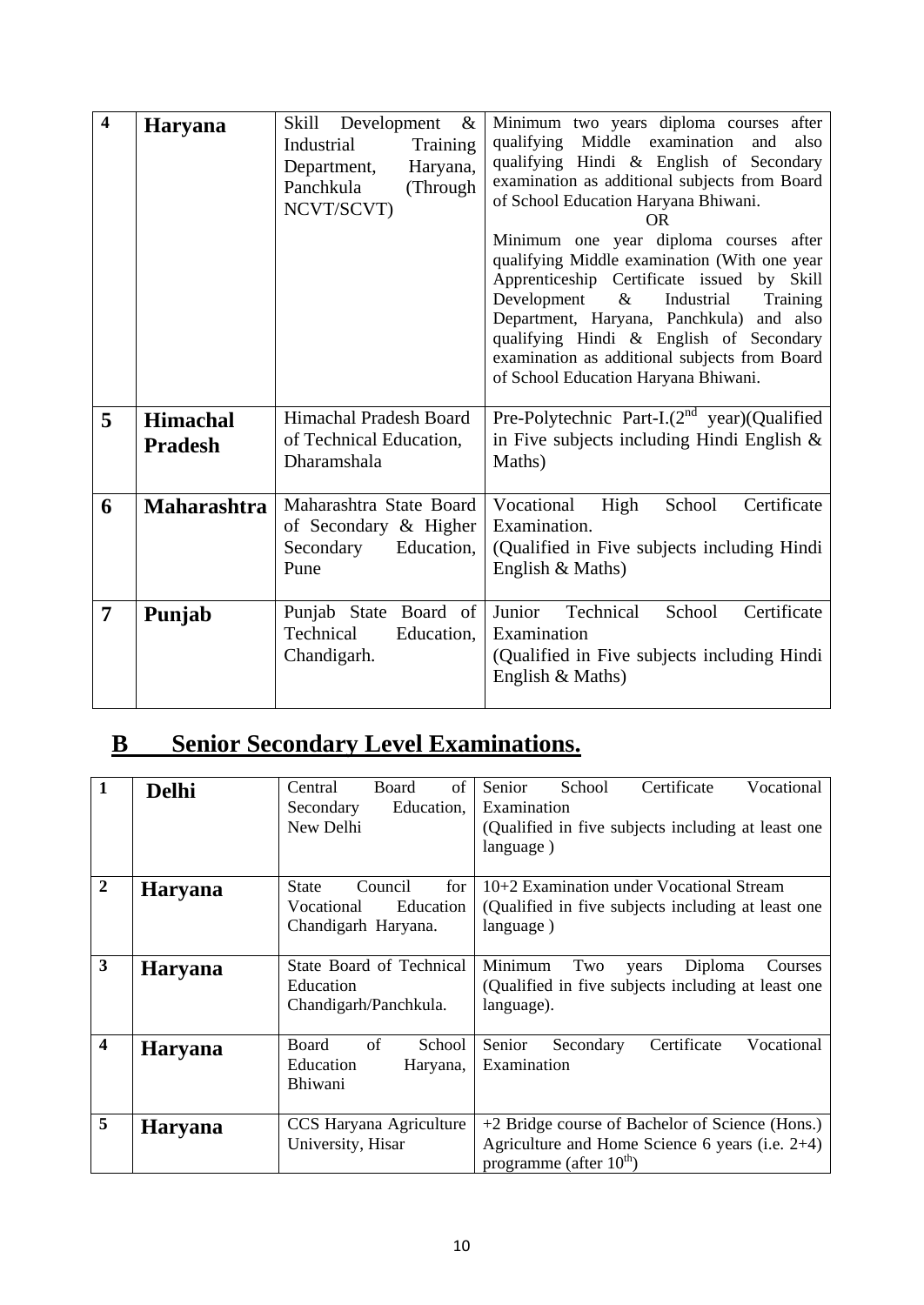| 6              | <b>Haryana</b>                    | Skill<br>Development<br>$\&$<br>Industrial<br>Training<br>Department,<br>Haryana,<br>Panchkula<br>(Through<br>NCVT/SCVT) | Minimum two years diploma courses<br>after<br>qualifying<br>Secondary examination<br>also<br>and<br>qualifying Hindi or English of Senior Secondary<br>examination as an additional subject from Board<br>of School Education Haryana Bhiwani.<br>OR<br>Minimum one year diploma courses<br>after<br>qualifying Secondary examination (With one<br>year Apprenticeship Certificate issued by Skill<br>Development & Industrial Training Department,<br>Haryana, Panchkula) and also qualifying Hindi<br>or English of Senior Secondary examination as<br>an additional subject from Board of School<br>Education Haryana Bhiwani. |
|----------------|-----------------------------------|--------------------------------------------------------------------------------------------------------------------------|-----------------------------------------------------------------------------------------------------------------------------------------------------------------------------------------------------------------------------------------------------------------------------------------------------------------------------------------------------------------------------------------------------------------------------------------------------------------------------------------------------------------------------------------------------------------------------------------------------------------------------------|
| $\overline{7}$ | <b>Himachal</b><br><b>Pradesh</b> | Himachal Pradesh Board<br>of<br>School<br>Education,<br>Dharmshala                                                       | Senior<br>Vocational<br>Secondary<br>Course<br>Examination<br>(Qualified in five subjects including at least one<br>language.)                                                                                                                                                                                                                                                                                                                                                                                                                                                                                                    |
| 8              | <b>Kerala</b>                     | of<br>Vocational<br>Director<br>Higher<br>Secondary<br>Education,<br>Thiruvananthapuram                                  | Vocational Higher Secondary Examination<br>(Qualified in five subjects including at least one<br>language.)                                                                                                                                                                                                                                                                                                                                                                                                                                                                                                                       |
| 9              | Punjab                            | Punjab School Education<br>Board, Mohali                                                                                 | Certificate<br>Secondary<br>Vocational<br>Senior<br>Examination (Qualified in five subjects including<br>at least one language)                                                                                                                                                                                                                                                                                                                                                                                                                                                                                                   |
| 10             | Rajasthan                         | of<br>Board<br>Secondary<br>Education, Ajmer                                                                             | Senior Secondary<br>(Vocational) Examination (Qualified in five<br>subjects including at least one language)                                                                                                                                                                                                                                                                                                                                                                                                                                                                                                                      |
| 11             | <b>U.P.</b>                       | Board of High School<br>Intermediate<br>and<br>Education, Allahabad,                                                     | Intermediate<br>(Vocational)Examination<br>five<br>(Qualified)<br>in<br>subjects including at least one language)                                                                                                                                                                                                                                                                                                                                                                                                                                                                                                                 |

# **Category 5 : State Open School**

# **A Secondary Level Examinations**

| $\mathbf{1}$            |                 | <b>Chhattisgarh</b>   Chhattisgarh Open School, | School<br>Secondary         |
|-------------------------|-----------------|-------------------------------------------------|-----------------------------|
|                         |                 |                                                 | Examination (Passed with at |
|                         |                 |                                                 | least five subjects)        |
| $\overline{2}$          | <b>National</b> | National Institute of Open                      | School<br>Secondary         |
|                         |                 | Schooling, Noida, New Delhi                     | Examination (Passed with at |
|                         |                 |                                                 | least five subjects)        |
| $\overline{3}$          | <b>Haryana</b>  | Haryana Open School, Bhiwani                    | School<br>Secondary         |
|                         |                 |                                                 | Examination (Passed with at |
|                         |                 |                                                 | least five subjects)        |
| $\overline{\mathbf{4}}$ | <b>Himachal</b> | Himachal Pradesh Open School,                   | School<br>Secondary         |
|                         | <b>Pradesh</b>  | Dharmshala                                      | Examination (Passed with at |
|                         |                 |                                                 | least five subjects)        |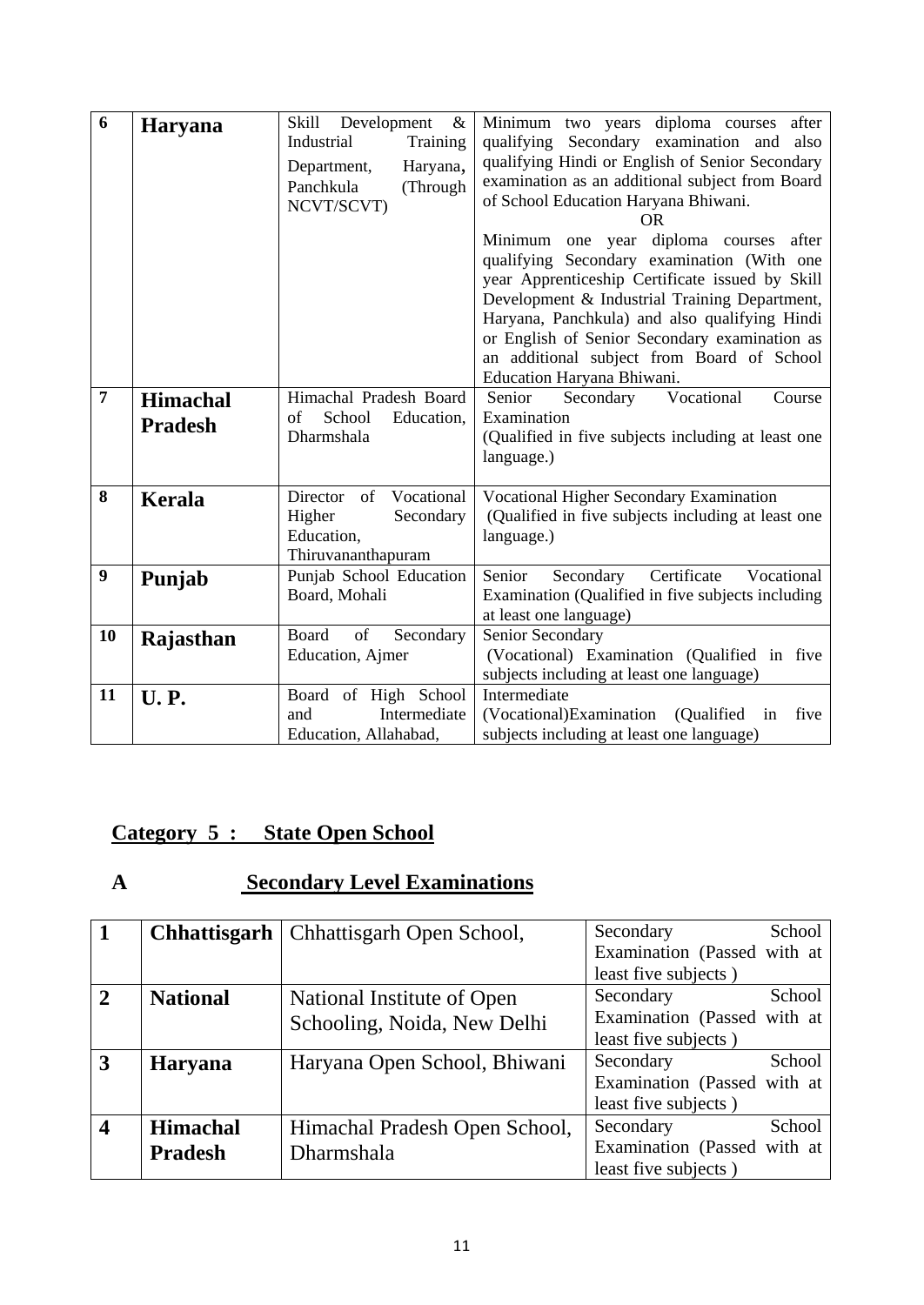| 5  | J & K                           | J & K Open School, Jammu /Sri<br>Nagar                                  | School<br>Secondary<br>Examination (Passed with at<br>least five subjects)   |
|----|---------------------------------|-------------------------------------------------------------------------|------------------------------------------------------------------------------|
| 6  | Karnataka                       | Karnataka Open School,                                                  | School<br>Secondary<br>Examination (Passed with at<br>least five subjects)   |
| 7  | Kerala                          | Kerala Open School,                                                     | School<br>Secondary<br>Examination (Passed with at<br>least five subjects)   |
| 8  | <b>Madhya</b><br><b>Pradesh</b> | Madhya Pradesh State Open<br>School, Bhopal                             | High School Examination.<br>passed with at least five<br>subjects            |
| 9  | Punjab                          | Punjab Open School,, Mohali                                             | School<br>Secondary<br>Examination (Passed with at<br>least five subjects)   |
| 10 | Rajasthan                       | Rajasthan State Open School,<br>Jaipur                                  | School<br>Secondary<br>Examination (Passed with at<br>least five subjects)   |
| 11 | <b>West Bengal</b>              | Rabindra Mukta Vidyalya (<br>West Bengal State Open School,<br>Kolkata) | Secondary<br>Level<br>Examination<br>(Passed with at least five<br>subjects) |

#### **B** Sr.Sec Level Examination

| $\mathbf{1}$            | <b>Chhattisgarh</b>               | Chhattisgarh Open School,                                 | Senior<br>Secondary<br>School<br>Examination (Qualified)<br>in<br>five subjects including at least<br>one language)                         |
|-------------------------|-----------------------------------|-----------------------------------------------------------|---------------------------------------------------------------------------------------------------------------------------------------------|
| $\overline{2}$          | <b>National</b>                   | National Institute of Open<br>Schooling, Noida, New Delhi | Secondary<br>School<br>Senior<br>Certificate<br>Examination<br>(Qualified in five subjects)<br>including<br>least<br>at<br>one<br>language) |
| 3                       | <b>Haryana</b>                    | Haryana Open School, Bhiwani                              | Senior Secondary Certificate<br>Examination                                                                                                 |
| $\overline{\mathbf{4}}$ | <b>Himachal</b><br><b>Pradesh</b> | Himachal Pradesh Open School,<br>Dharamshala              | Senior Secondary Certificate<br>(Qualified in five subjects)<br>including<br>least<br>at<br>one<br>language)                                |
| 5                       | J & K                             | J & K Open School, Jammu/Sri<br>Nagar                     | Secondary<br>School<br>Senior<br>Examination (Qualified)<br>in<br>five subjects including at least<br>one language)                         |